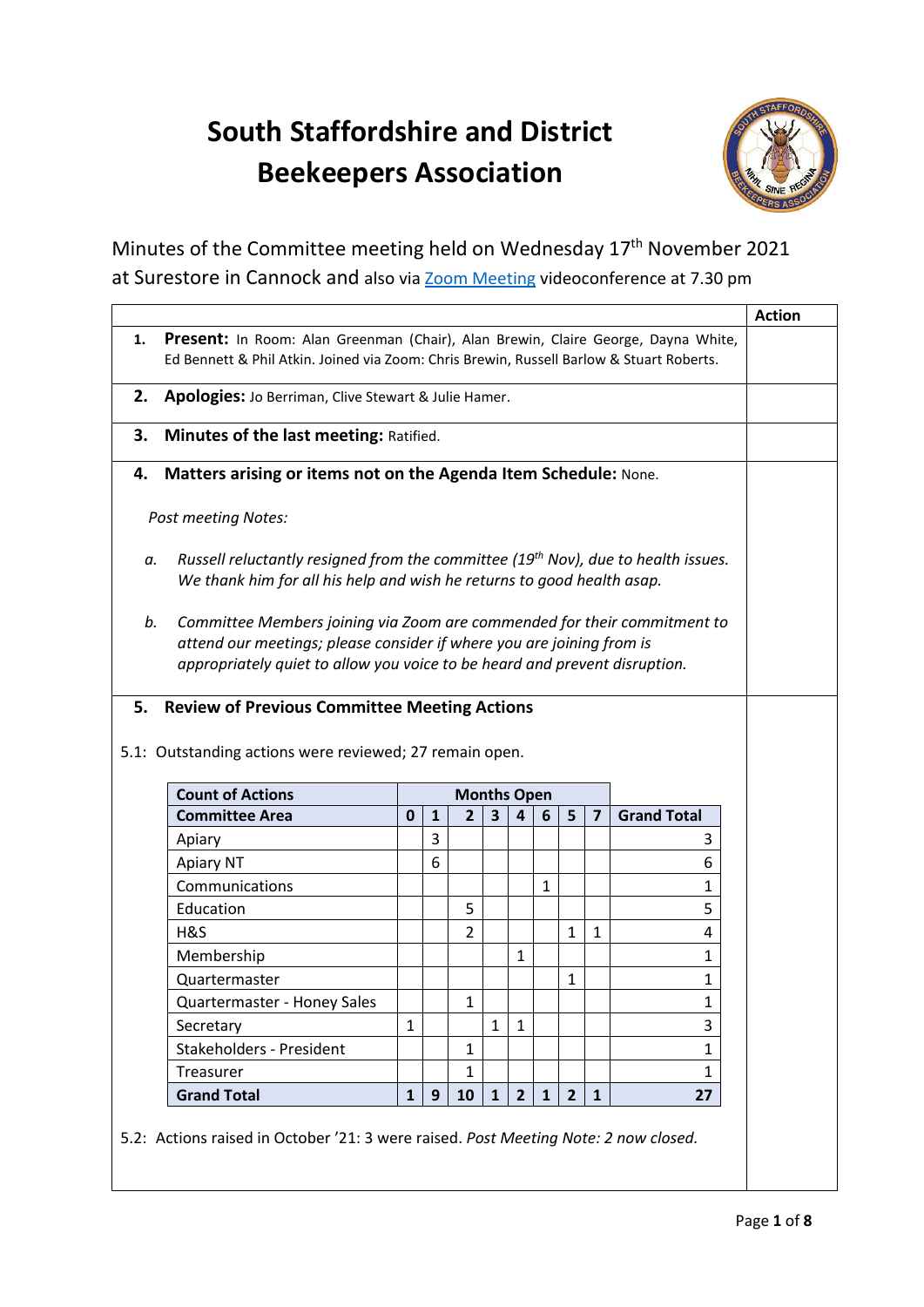| 6. Apiaries Co-ordinator's update                                                                                                                                                                                    |        |
|----------------------------------------------------------------------------------------------------------------------------------------------------------------------------------------------------------------------|--------|
| a. Update on Shugborough Apiary move                                                                                                                                                                                 |        |
| 6.1: Hilton Green: 9 hives from Shugborough transferred to Hilton Green; Beekeepers<br>who assisted, and provided vehicles and trailers especially were thanked.                                                     |        |
| 6.2: Overwintering Nucleuses: The following were thanked for taking charge of<br>Nucleuses needing care: Stuart 6No. Chris Shaw 2No. Alan 1 No.                                                                      |        |
| 6.3: Shugborough: Chris Brewin thanked all involved in the move for the fantastic<br>support provided over 4 weekends, which made the mammoth task of the move<br>achievable in a short time scale.                  |        |
| 6.4: The date for the return of bees from Hilton Green to Shugborough is to be<br>confirmed with Clive.                                                                                                              |        |
| 6.5: Marquee move from outside walled garden to Kennels planned for next sat -<br>request for member support to be e-mailed.                                                                                         |        |
| 6.6: The next activity will be to lay slabs for 20 stands at the Kennels ready for the hives<br>return.                                                                                                              |        |
| 6.7: A maintenance day will be required in Feb '22 for the start of the season.                                                                                                                                      | Alan G |
| 6.8: Frame making days (at both apiaries) proposed post Tradex (12 <sup>th</sup> Mar).                                                                                                                               | Phil   |
| 6.9: Equipment required for next year at the Kennels is to be estimated, and stock levels<br>taken into consideration, prior to purchase.                                                                            |        |
| 6.10: Apiary Hive numbering system is to remain as before to maintain record continuity.                                                                                                                             |        |
| 6.11:A varrora treatment day is in planned for January to be offer to demonstrate or<br>explain to members via Zoom.                                                                                                 |        |
| 6.12: Permission to be sought from NT to create fixing point on Kennels building to<br>secure stores gate to.                                                                                                        | Alan G |
| 6.13: 8 Nucleuses require cleaning - Dayna to hot jet wash.                                                                                                                                                          | Dayna  |
| 7. Stakeholders Update                                                                                                                                                                                               |        |
| 7.1: We have now vacated the walled garden site and will now operate temporarily from<br>the Kennels. Alan has been in regular communications with the NT during the move.                                           |        |
| 7.2: Power and toilet installation are pending and NT will pay for these until Mar '22. The<br>location for the marquee at the Kennels is under discussion. The contract for the new<br>Kennels location is awaited. |        |
| 7.3: The NT have helpfully provided a tarpaulin to shelter some of our equipment from<br>the weather.                                                                                                                |        |
| 7.4: The next meeting with the NT is to be arranged for the new year.                                                                                                                                                |        |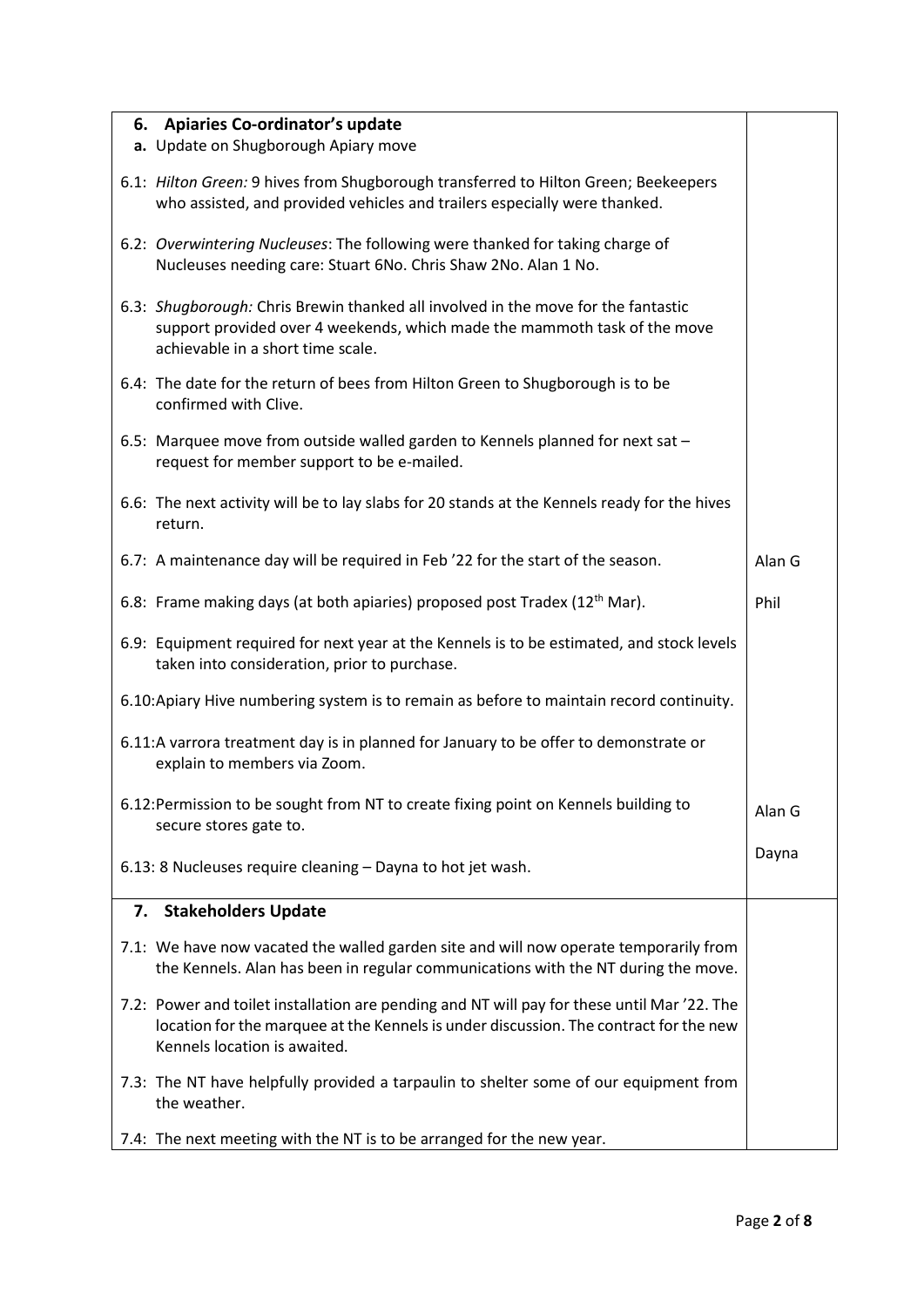|      | 8. Membership Secretaries update                                                                                                                                                                                                                                                                                                                                                                    |                 |
|------|-----------------------------------------------------------------------------------------------------------------------------------------------------------------------------------------------------------------------------------------------------------------------------------------------------------------------------------------------------------------------------------------------------|-----------------|
| 8.1: | Reminder e-mails for January renewals will be issued shortly to 179<br>members.                                                                                                                                                                                                                                                                                                                     |                 |
| 8.2: | The website application form needs adjustment to match the ER2 import<br>details.                                                                                                                                                                                                                                                                                                                   | Claire / Ed     |
|      | 9. BBKA Annual Delegate Meeting                                                                                                                                                                                                                                                                                                                                                                     |                 |
|      | 9.1: Stuart confirmed he will attend the BBKA ADM.                                                                                                                                                                                                                                                                                                                                                  |                 |
|      | 9.2: Committee members to review the propositions on the website here and<br>advise how we wish him to vote on any matters.                                                                                                                                                                                                                                                                         | ALL             |
|      | Post Meeting Note: E-mailed to Committee Members 29th November.                                                                                                                                                                                                                                                                                                                                     |                 |
|      | 10. Education Secretaries update                                                                                                                                                                                                                                                                                                                                                                    |                 |
|      | 10.1: It was agreed in principle to run a Beginners course next year. It is important that<br>we do this to maintain the flow of new beekeepers into the club. The course is to<br>be scheduled to be delivered on Saturday's to maximise the use of the Apiary in<br>bringing our club members together.                                                                                           |                 |
|      | 10.2: The apiary managers confirmed that it would be possible to deliver the course at<br>the Kennels. Access for less able-bodied people needs review but should be<br>possible.                                                                                                                                                                                                                   |                 |
|      | 10.3: Russell fed back from the Area Associations forum, which met to discuss<br>beginners' courses, that there were a variety of approaches presented and no<br>consensus as to the course length and content - A summary of key points is<br>awaited from the meeting organisers.                                                                                                                 | Ed<br>(Russell) |
|      | 10.4: Trevor Smith has made a proposal for a new course structure, where theory and<br>practical sessions would be delivered together on Saturdays and there would be<br>2 courses (early and later) run for 6 weeks at a time with 15 people. He has also<br>produced sample material for the first session; some Committee members<br>thought this first sample session lacked breadth and depth. |                 |
|      | 10.5: Options for the course length and number of applicants per course were debated<br>either:                                                                                                                                                                                                                                                                                                     |                 |
|      | A. 12 weeks long 30 students or<br>B. 2No. courses 6 weeks long 15 students.                                                                                                                                                                                                                                                                                                                        |                 |
|      | 10.6: Claire proposed deciding on the number of courses based on the number of<br>applicants.                                                                                                                                                                                                                                                                                                       |                 |
|      |                                                                                                                                                                                                                                                                                                                                                                                                     |                 |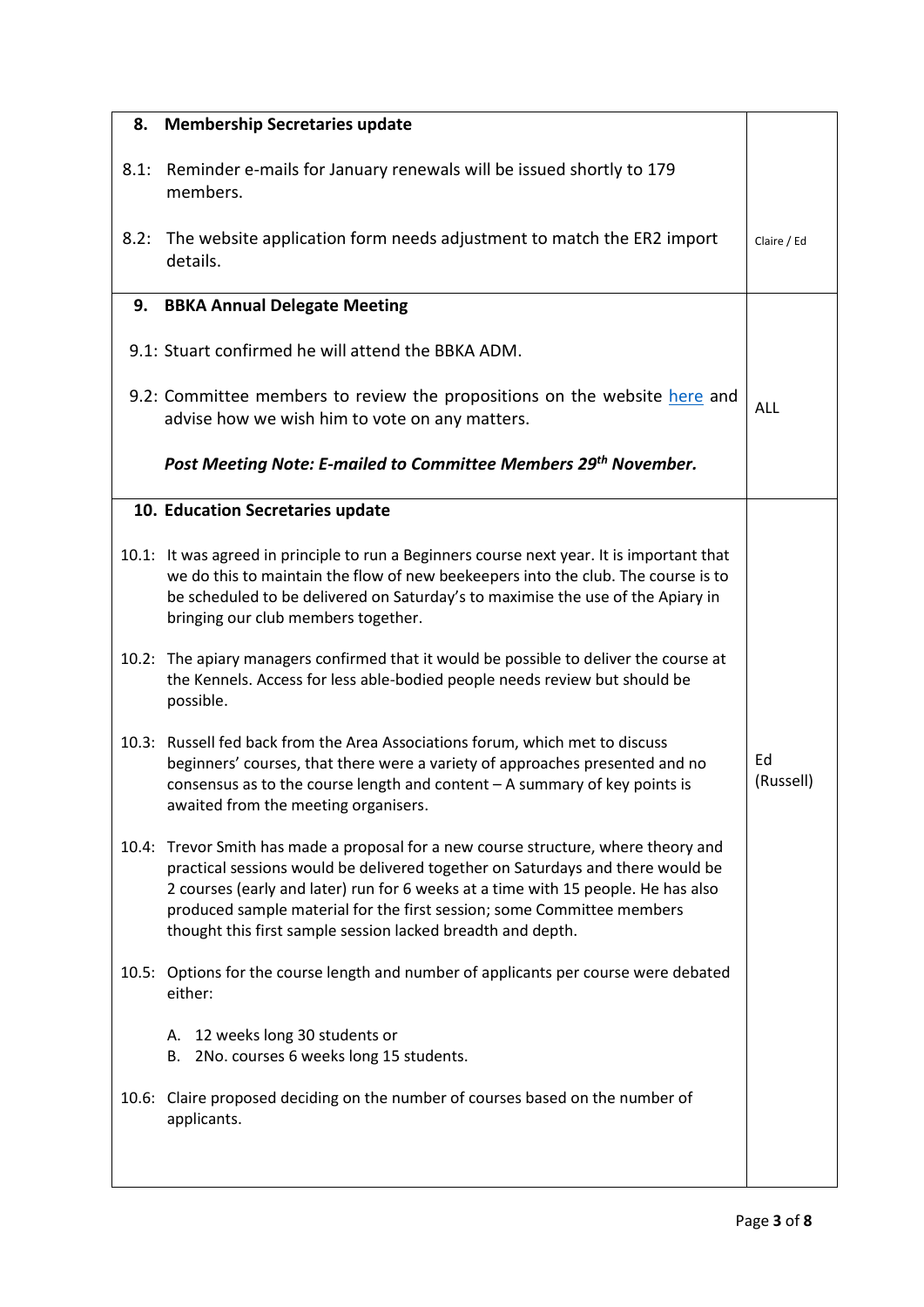| 10.7: 15 applicants have expressed interest to date so far. Stuart stated that in his<br>experience, once advertised 30 applicants would easily be found. The committee<br>agreed that we should plan for that.                                                                                                                                                                                                                                                                                                                                                      |        |
|----------------------------------------------------------------------------------------------------------------------------------------------------------------------------------------------------------------------------------------------------------------------------------------------------------------------------------------------------------------------------------------------------------------------------------------------------------------------------------------------------------------------------------------------------------------------|--------|
| 10.8: Although it would not make any difference to the number of students per year,<br>concern was expressed that Option B was a change from the prior delivery format<br>and could be more burdensome and less efficient; although smaller classes may<br>allow teachers to focus on creating relationships with that group. Some also<br>thought a longer course was more beneficial to building up relationships.                                                                                                                                                 |        |
| 10.9: General concerns were expressed included:                                                                                                                                                                                                                                                                                                                                                                                                                                                                                                                      |        |
| Member's availability to support the courses and greater numbers of beginners.<br>a.<br>The change in emphasis re single to multi-year course, potentially putting<br>b.<br>greater strain on beekeepers supporting the programme and adequacy of and<br>capability of the clubs' beekeepers to support Beginners; it was proposed that<br>support in later years should be delivered by Beginner's attendance at Saturday<br>apiary sessions - but it was noted in recent years that apiary group was a<br>relatively small group (through necessity due to covid). |        |
| Use of academic terms such as "tutor" when trying to recruit support for the<br>c.<br>course - which could put people off (Definition of Tutor: a private teacher,<br>typically one who teaches a single pupil or a very small group).                                                                                                                                                                                                                                                                                                                               |        |
| Correctly setting Beginner's expectation that they are taught by volunteers.<br>d.                                                                                                                                                                                                                                                                                                                                                                                                                                                                                   |        |
| 10.10: The conversion rate from the course to beekeepers was perceived to be relatively<br>low - though no firm data was presented to support this.                                                                                                                                                                                                                                                                                                                                                                                                                  |        |
| 10.11: A proposal was made for volunteers to come forward to share their knowledge<br>and support the course, and then for an assessment to be made as to the<br>capability of that group to deliver a course and adapt the course accordingly. This<br>assessment would look at individuals' beekeeping and teaching experience.                                                                                                                                                                                                                                    |        |
| 10.12: It was felt that approaching individuals directly would be more effective at gaining<br>support as opposed to a general e-mail. Post Meeting Note: Membership<br>Secretary to suggest potential members to contact $-e.g.$ members with known<br>experience / qualifications or whom have supported previous year courses.                                                                                                                                                                                                                                    | Claire |
| 10.13: Membership Secretary to contact people who have expressed interest in the 2022<br>Beginners course to confirm they are committed to attend in principle.                                                                                                                                                                                                                                                                                                                                                                                                      | Claire |
| 10.14: The education subcommittee needs to meet to fully consider all above points and<br>advise the Committee accordingly. Post Meeting Note: Following Russell's<br>Resignation (see 4 above) Alan initially asked Claire to Chair the Education<br>sub-committee, however Wendy Woodward stepped forward to assist us with<br>that.                                                                                                                                                                                                                               |        |
| 10.15: The following confirmed they would join the education sub-committee; (Alan or<br>Chris) Brewin, Ed, Jo, Phil, Russell & Stuart. And it was proposed that Trevor be<br>invited to join as well, as a valued contributor and active member.                                                                                                                                                                                                                                                                                                                     |        |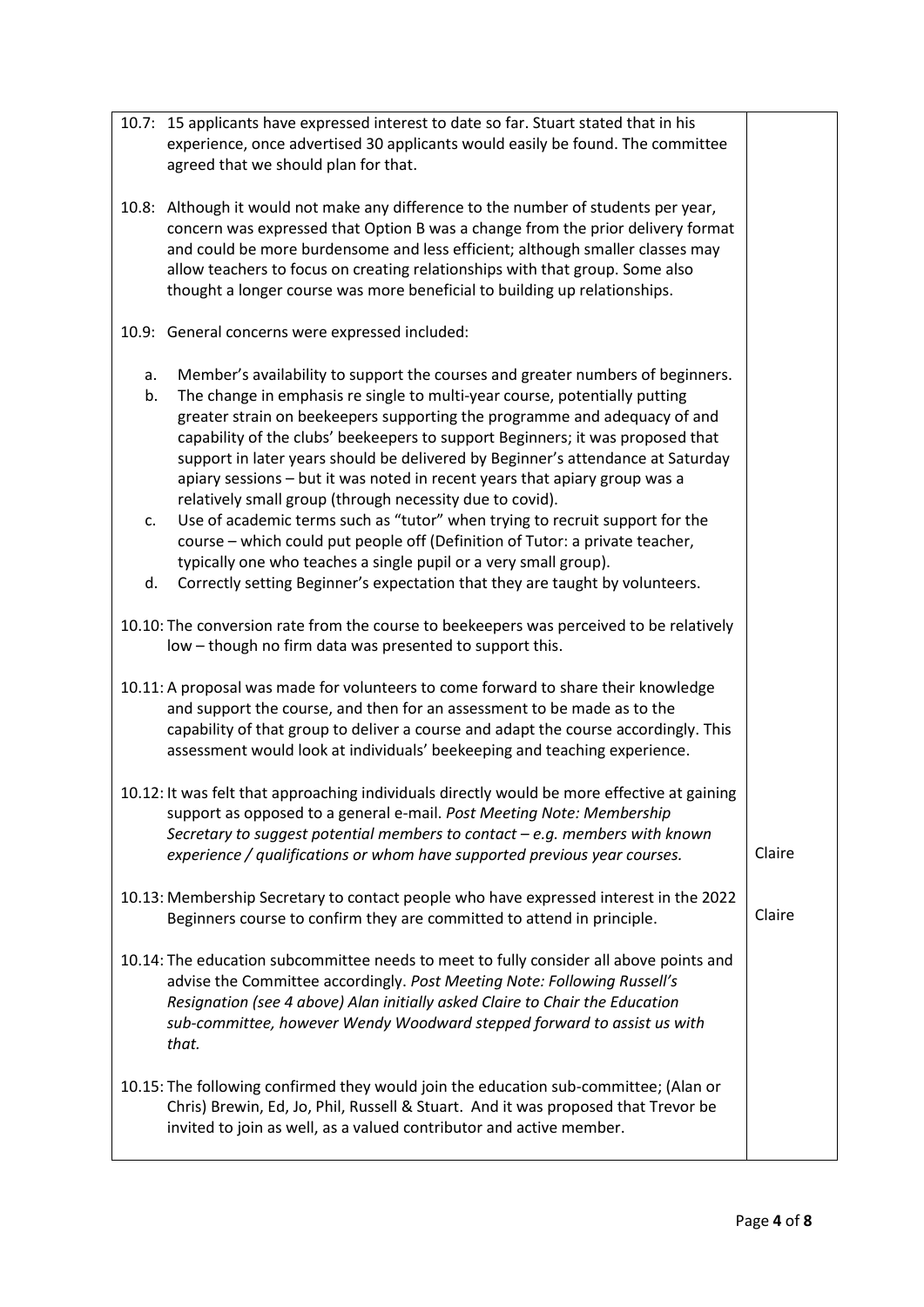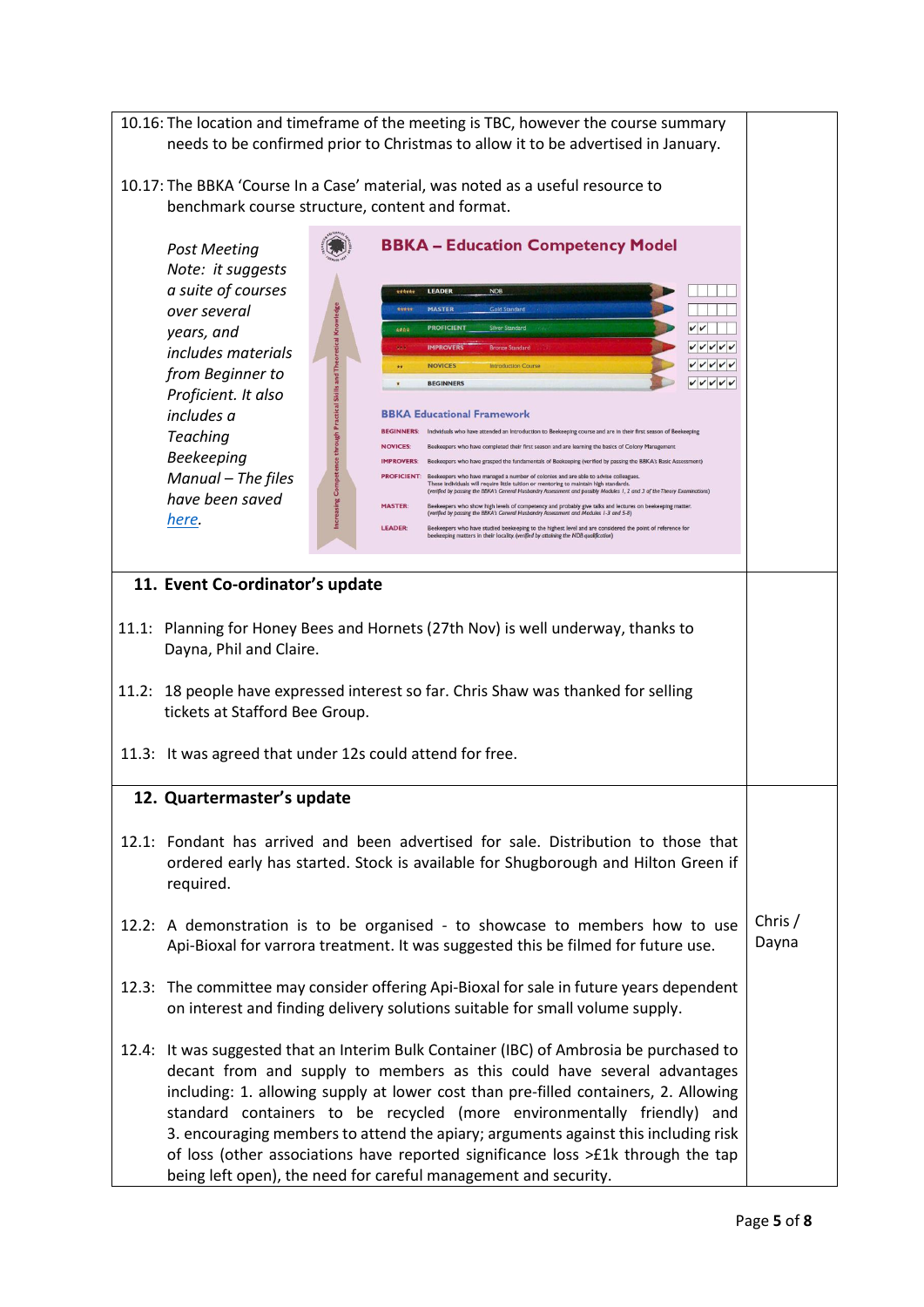| 12.5: Further discussion on the proposal is required, in the interim, the National Trust is<br>to be asked to confirm if the Kennels would be accessible to a tanker to fill up the<br>container (noting there is a small oil tank supplies the property).<br>12.6: An alternative suggestion to batch mix syrup on site was discounted.      | Alan G |
|-----------------------------------------------------------------------------------------------------------------------------------------------------------------------------------------------------------------------------------------------------------------------------------------------------------------------------------------------|--------|
| 13. Health & Safety update                                                                                                                                                                                                                                                                                                                    |        |
| 13.1: Safeguarding Officer: Russell confirmed he was willing to be appointed.<br>Post Meeting Note: following Russell's resignation (see 4 above) - Jessica Bennett<br>appointed at 18 <sup>th</sup> Jan '22 Committee Meeting.                                                                                                               |        |
| 13.2: Safeguarding Policy: Russell was thanked for improving the documentation by<br>inclusion of a flow chart summarising 'Actions to take' if there is a concern; this<br>was accepted by the Committee. The new documents are to be posted on the<br>website.                                                                              | Ed     |
| 13.3: Post Meeting Note (30 <sup>th</sup> Nov - Phil Atkin): Firefighting equipment now installed at<br>Shugborough Site: $1 \times 2$ Kg CO <sup>2</sup> and a 6 Litre spray Foam; only those persons who<br>have received training should use. I shall arrange a Fire Training demo in the new<br>year for all.                             |        |
| 14. SS&DBKA AGM                                                                                                                                                                                                                                                                                                                               |        |
| 14.1: AGM date is to be confirmed. Post Meeting Note: confirmed Thursday 24 <sup>th</sup> March<br>@ Shareshill Village Hall.                                                                                                                                                                                                                 | Ed     |
| 14.2: AGM Venue: will be confirmed following date confirmation. Options are Shareshill<br>Village Hall and Stafford's Northfield Centre. The majority preference expressed<br>was for the former, due to members geographical dispersion. Venues are to be<br>contacted to confirm availability and a booking is to be made before Christmas. | Phil   |
| 14.3: Key Note Speaker: The National Trust's General Manager is to be invited to speak<br>at the AGM about their plans for Shugborough, their view of our role / activities<br>on the site and potential benefits for our club.                                                                                                               | Alan G |
| 15. Communications update (including Website & Newsletter)                                                                                                                                                                                                                                                                                    |        |
| 15.1: Newsletter: Alan is preparing the next newsletter - which will be issued<br>shortly. Post Meeting Note: Now issued and on website.                                                                                                                                                                                                      |        |
| 15.2: Website: Quick changes to improve the currency of information on the<br>website are being actioned.                                                                                                                                                                                                                                     |        |
| 15.3: Structural changes to the website including a re-design of the home page is<br>required and committee members are to be asked for their views on the best<br>layout from a selection of 20 websites which are considered best in class<br>following Ed's review of 200+ BKA websites.                                                   | All    |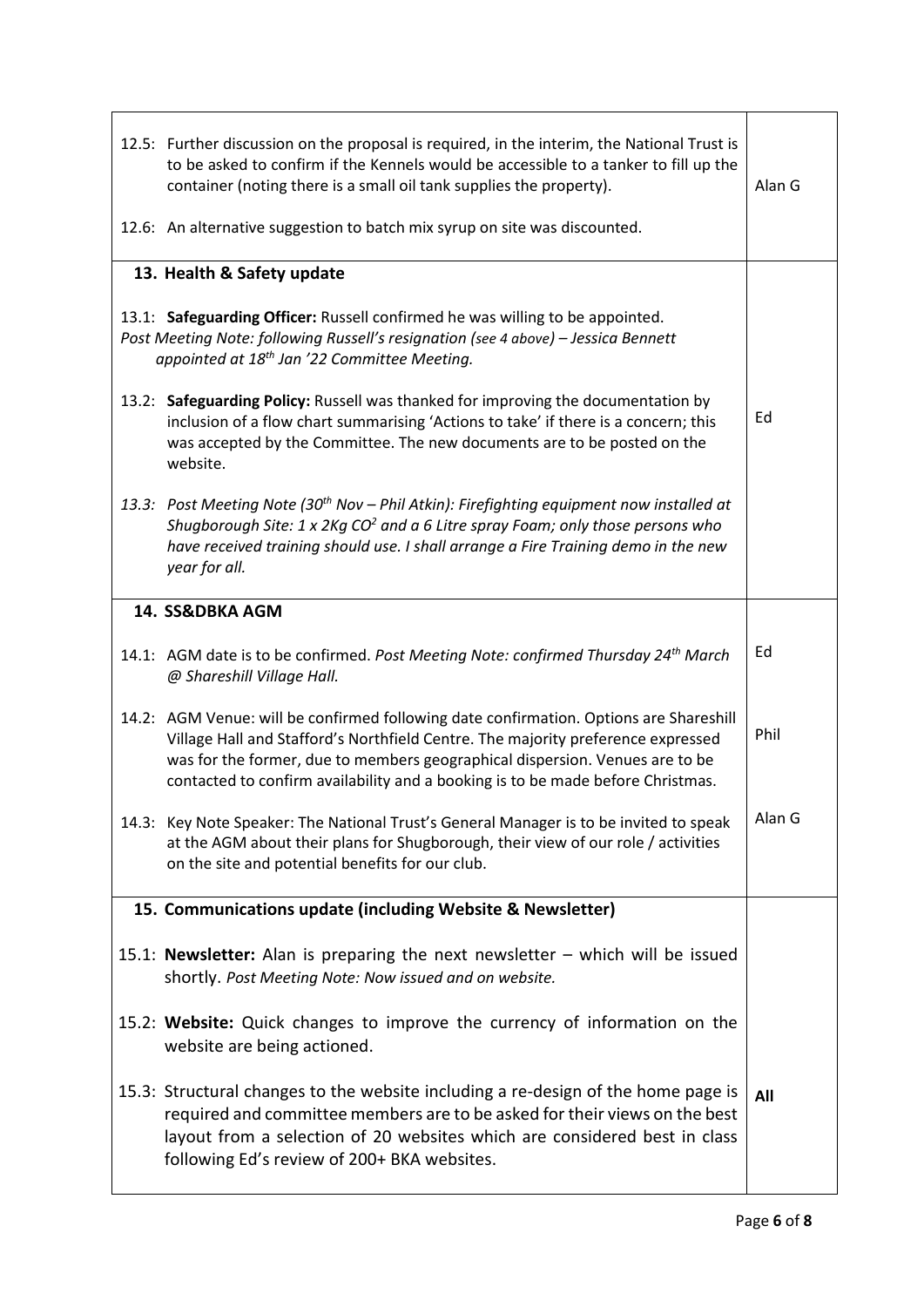| 15.4: Stuart requested the website logo was updated.                                                                                                                                                                                                                                                                                                                                                                                                                                                                                                                                                                                                                    | Ed                             |
|-------------------------------------------------------------------------------------------------------------------------------------------------------------------------------------------------------------------------------------------------------------------------------------------------------------------------------------------------------------------------------------------------------------------------------------------------------------------------------------------------------------------------------------------------------------------------------------------------------------------------------------------------------------------------|--------------------------------|
| 15.5: The Communications sub-committee (Alan, Dayna, Ed & Jo) are to hold a<br>workshop to re-design the home page based on feedback and will return in<br>January with proposals. Post Meeting Note: proposals now expected in February<br>/ March.                                                                                                                                                                                                                                                                                                                                                                                                                    | Comms sub-<br><b>Committee</b> |
| <b>16. Correspondence</b> – 11 items received. 3 from BBKA – Responded to in green                                                                                                                                                                                                                                                                                                                                                                                                                                                                                                                                                                                      |                                |
| Oct<br>15 <sup>th</sup> - LS 2021-10-14 Protect Pollinators from Pesticides amendment update<br>15 <sup>th</sup> - LS 2021-10-14 Bulk Orders for BBKA educational materials etc at National<br>Honey Show - Education sub-committee to consider<br>17th - BBKA Public & Product Liability Insurance 2021/22<br>17th - Protect Pollinators from Pesticides amendment update<br>21 <sup>st</sup> - eR2 New Payments splash screen – forwarded to Julie / Claire / Alan<br>21st - LS 2021-10-21 BBKA Product & Public Liability Insurance and FAQs                                                                                                                         |                                |
| <b>Nov</b><br>12 <sup>th</sup> - Beekeeper Survey - Further Assistance Request – website to market honey<br>bee products - Peter Boterill<br>14th - Public member request for Honey Bee Experience date and gift card<br>purchase (for Christmas) - no gift cards - but people can book for others.<br>14 <sup>th</sup> - SBG proposal - Autumn Convention and Honey Show - to be discussed in<br>future meeting, a date in October needs to confirmed and Show Judge needs to<br>be booked.<br>15 <sup>th</sup> - Member request - Tickets for children at club social - See 11 above.<br>16 <sup>th</sup> - Member e-mail request for Beginners 2022 dates and costs. | Claire<br>Stuart               |
| 17. A.O.B.                                                                                                                                                                                                                                                                                                                                                                                                                                                                                                                                                                                                                                                              |                                |
| 17.1: Colonies return to Shugborough: Date from 4th December - to be confirmed<br>with Clive Stewart.                                                                                                                                                                                                                                                                                                                                                                                                                                                                                                                                                                   | Alan B                         |
| 17.2: Nucleus to be returned when stands at the Kennels are ready.                                                                                                                                                                                                                                                                                                                                                                                                                                                                                                                                                                                                      | Stuart                         |
| 17.3: Purchases approved for the Kennels:                                                                                                                                                                                                                                                                                                                                                                                                                                                                                                                                                                                                                               | Julie                          |
| a. Shelving for the shed: 3 bays to go either side of the door; to be bought from<br>Racking Solutions for £310.                                                                                                                                                                                                                                                                                                                                                                                                                                                                                                                                                        | Alan B                         |
| b. Waterproof long length extension lead, to go from Kennels garage powerpoint<br>to new Marquee.                                                                                                                                                                                                                                                                                                                                                                                                                                                                                                                                                                       | Dayna                          |
| 18. December 15 <sup>th</sup> Committee Xmas Curry @ Little India - Cancelled.                                                                                                                                                                                                                                                                                                                                                                                                                                                                                                                                                                                          |                                |
| Post Meeting Note: The social was cancelled due to member availability and the<br>worsening covid situation.                                                                                                                                                                                                                                                                                                                                                                                                                                                                                                                                                            |                                |